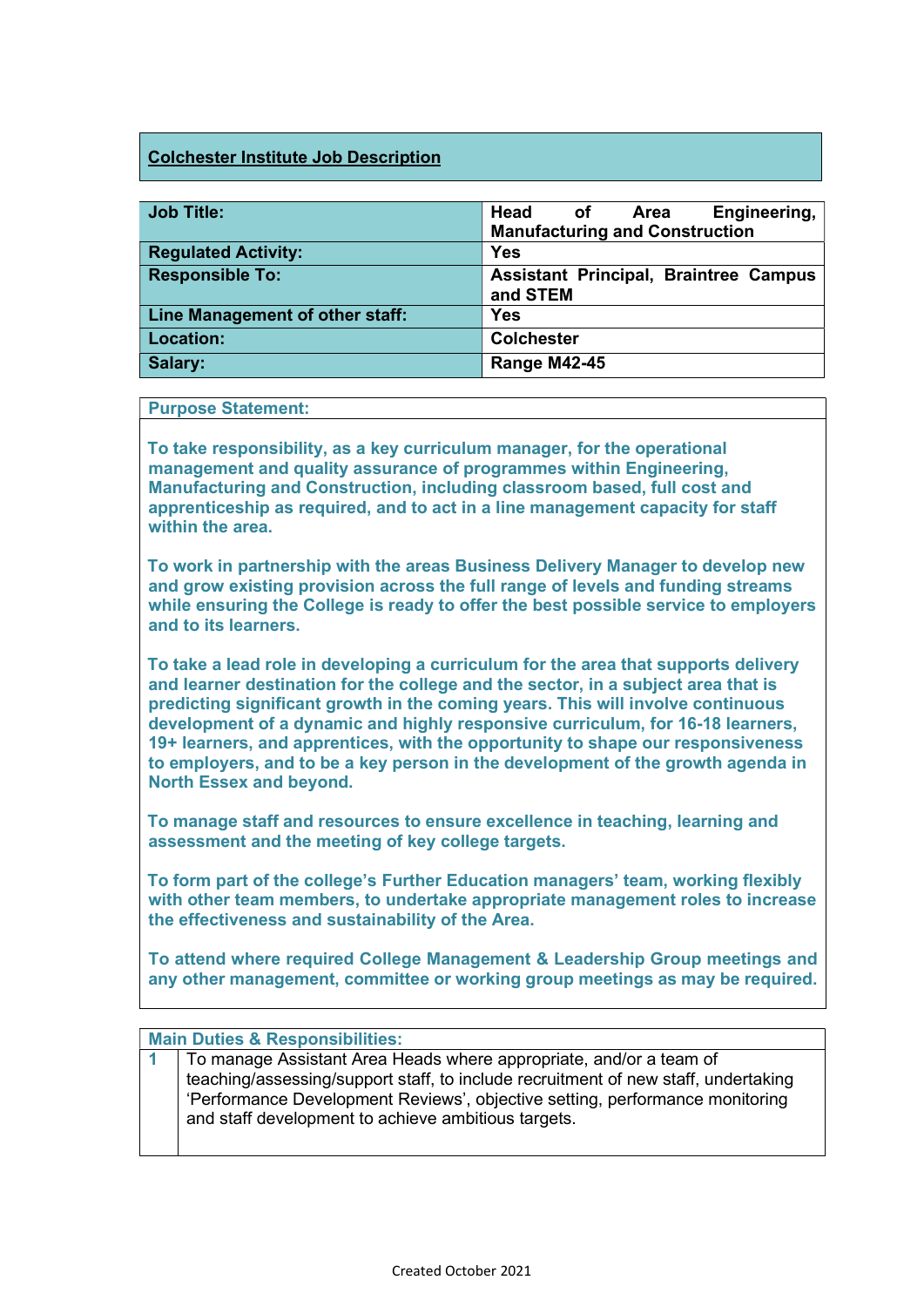| $\overline{2}$ | To lead on excellence and innovation in teaching, learning and assessment within<br>the area, establishing high standards for students, including for progress and<br>destinations, and leading on student discipline within the area, including authorising<br>student withdrawals, whether through discipline or other routes.                                                                                                                                                                                                                                             |
|----------------|------------------------------------------------------------------------------------------------------------------------------------------------------------------------------------------------------------------------------------------------------------------------------------------------------------------------------------------------------------------------------------------------------------------------------------------------------------------------------------------------------------------------------------------------------------------------------|
| $\mathbf{3}$   | To lead on the development of an innovative and up to date curriculum that is<br>flexible and responsive to the needs of both local employers, Higher Education<br>Institutions and to our students' own progression ambitions.                                                                                                                                                                                                                                                                                                                                              |
| 4              | To lead on quality assurance of Further Education, Apprenticeship and full cost<br>programmes, as required, within the area including self-assessment reports.                                                                                                                                                                                                                                                                                                                                                                                                               |
| 5              | To manage a number of lecturing/teaching/support staff, to include recruitment of<br>new staff, undertaking Performance Development Reviews, objective setting,<br>performance monitoring and staff development 5.  To both contribute to and lead<br>on the coordination, planning and development of apprenticeships, and Higher<br>Apprenticeships, in the Area, working with the Business Delivery Manager for the<br>Area, the Director of Apprenticeships others, as appropriate. To ensure that<br>employer demand is met, and that the quality of provision is high. |
| 6              | To monitor and control staffing and non-staffing budgets to ensure that budgets are<br>set and met to maximise cost efficiency, course contribution, and the sustainability<br>of delivery.                                                                                                                                                                                                                                                                                                                                                                                  |
| $\overline{7}$ | To prepare timetables to ensure effective staff utilisation within the team and that<br>students meet or exceed their planned leaning hours.                                                                                                                                                                                                                                                                                                                                                                                                                                 |
| 8              | To manage the staffing, physical and material resources necessary to support<br>curriculum delivery.                                                                                                                                                                                                                                                                                                                                                                                                                                                                         |
| 9              | To liaise with other Heads of Area to ensure the effective deployment of staff and<br>non-staff resources.                                                                                                                                                                                                                                                                                                                                                                                                                                                                   |
| 10             | To ensure the effective promotion and marketing of programmes through effective<br>liaison with the Marketing team.                                                                                                                                                                                                                                                                                                                                                                                                                                                          |
| 11             | To ensure appropriate staff cover during absences.                                                                                                                                                                                                                                                                                                                                                                                                                                                                                                                           |
| 12             | For Further Education programmes, Full Cost courses, and Apprenticeships, to take<br>responsibility for curriculum quality to include management of student recruitment,<br>improving retention, achievement and high grades in line with college targets.                                                                                                                                                                                                                                                                                                                   |
| 13             | To observe lessons and undertake learning walks to provide support for the<br>development of excellent practice in teaching and assessing staff as appropriate.                                                                                                                                                                                                                                                                                                                                                                                                              |
| 14             | To research and advise on up-to-date teaching methods, modes of delivery and new<br>curriculum initiatives and to deliver staff development sessions on the above.                                                                                                                                                                                                                                                                                                                                                                                                           |